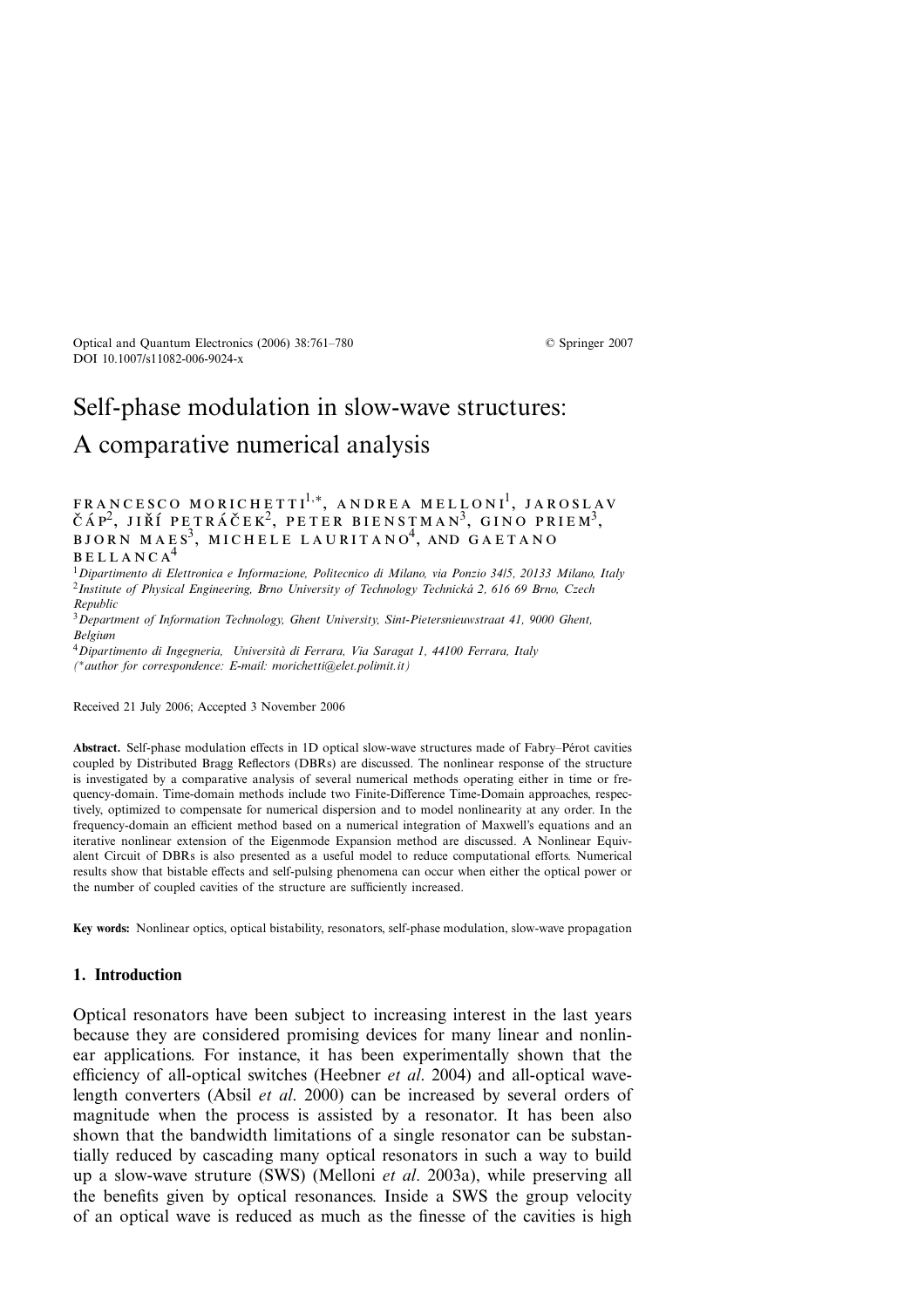and this effect is responsible for the enhancement of self-phase modulation (SPM) effects (Chen *et al*. 2003; Melloni *et al*. 2003b) as well as frequency mixing phenomena of optical signals at different wavelengths (Xu *et al*. 2000; Melloni *et al*. 2003c; Blair 2005).

The interplay of nonlinearities with the amplitude and phase spectral response of SWSs leads to a variety of phenomena, not easily predictable analytically, so that accurate modeling techniques and efficient numerical methods are required for a detailed analysis in nonlinear regime. For these structures, computational time of conventional numerical methods typically increases at frequencies close to cavity resonances, because of the strong enhancement of group delay and intra-cavity optical power, both boosting nonlinearity.

This paper focuses on the modelling and numerical investigation of SPM effects in One-dimensional (1D) optical SWSs consisting of Fabry–Pérot cavities filled with a Kerr medium and coupled each other by distributed bragg reflectors (DBRs). A comparative analysis of several numerical methods operating either in time or frequency-domain is provided. The structure under investigation was proposed in the framework of COST P11 action and is described in Sect. 2. Three time-domain methods are presented in Sect. 3. The first one is a Phase Velocity Corrected nonuniform Finite Difference Time-Domain (PVC-FDTD) method developed to compensate for numerical dispersion problems in conventional FDTD schemes; the second is a FDTD method based on a nonlinear and dispersive Lorentz–Maxwell (LM-FDTD) model to take into account both material dispersion and nonlinearity at any order; the third method models the DBRs of the Fabry-Pérot cavities by means of a nonlinear equivalent circuit (NEC), which is used to significantly reduce computational efforts in time-domain simulations (NEC-TD). Two frequency-domain approaches are discussed in Sect. 4, based, respectively, on a numerical integration of Maxwell's equations in the frequency-domain (NI-FD) after a suitable transformation into coupled ordinary differential equations and an iterative nonlinear extension of the Eigenmode Expansion (NEME-FD) method. Sect. 5 presents numerical results and explanations of phenomena observed in these structures, such as optical bistability and self-pulsing. The accuracy, computational efficiency, versatility and limits of the proposed techniques are analyzed, compared and discussed in Sect. 6.

#### **2. Slow wave structures**

The SWS under investigation, proposed in the framework of COST P11 action, is sketched in Fig. 1. It consists of  $N$  one dimensional Fabry–Pérot cavities, with optical length  $\lambda_0 = 1550$  nm, coupled each other by means of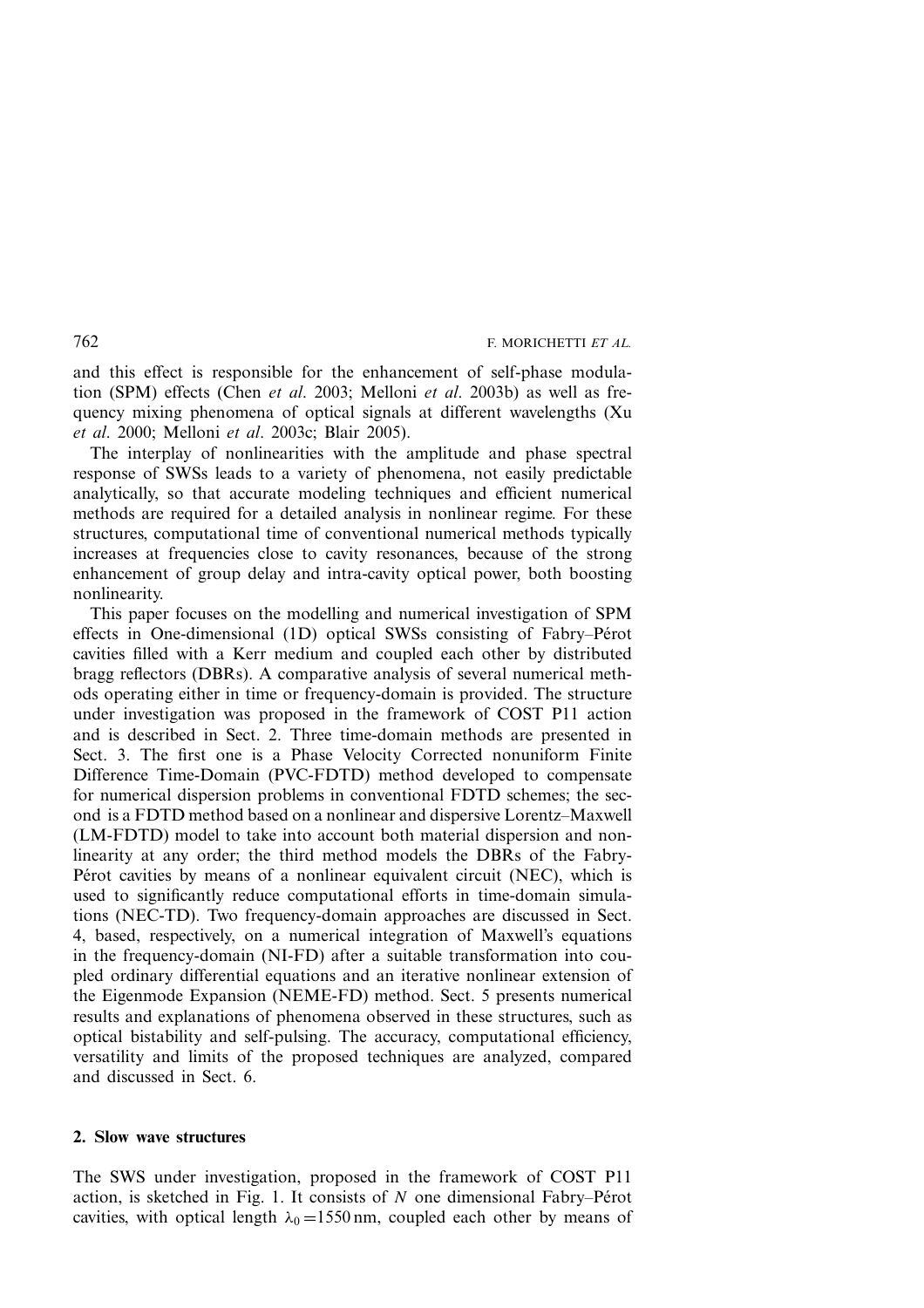

Fig. 1. Schematic of the SWS under investigation.

an intermediate quarter-wave layer. Each partial reflector R consists of a DBR including 27 layers of refractive index  $n_b=2.36$  interleaved with 26 layers of refractive index  $n_a = 2.6$ . The medium filling the cavities has refractive index  $n_a$ .

The optical field propagates in the  $z$ -direction, with electric and magnetic field oriented in the x- and y-direction, respectively, and  $\exp(i\omega t)$ time dependence convention is assumed. Both the DBR and the intra-cavity medium posses a Kerr nonlinearity so that the total refractive index of the SWS is given by

$$
n(z, |E_x|^2) = n_0(z) + n_2 |E_x(z)|^2,
$$
\n(1)

where  $n_0(z)$  is the linear refractive index  $(n_a \text{ or } n_b)$  and  $n_2 = 2.4 \times$  $10^{-16}$  cm<sup>2</sup>/V<sup>2</sup> is the Kerr nonlinear index, assumed constant along the whole structure. The aim of this work is to investigate, both in time and frequency-domain, the nonlinear response of the SWS for increasing number N of cavities and increasing input power level. Even though material dispersion is typically high in high-index nonlinear materials, in this paper it is neglected in view of the strong dispersion of the structure. However, all the presented methods either include or can be straightforwardly extended to take into account also the effects of material dispersion.

#### **3. Time-domain methods**

In this section a brief description of three time-domain numerical methods used to investigate the nonlinear response of SWSs are described. The first one is a FDTD approach in which numerical dispersion is compensated by a Phase Velocity Corrected nonuniform algorithm (PVC-FDTD); the second method allows to model the SWS nonlinear response at any order, including material dispersive behavior, by means of a nonlinear Lorentz-Maxwell model for FDTD; the third method proposes a NEC of nonlinear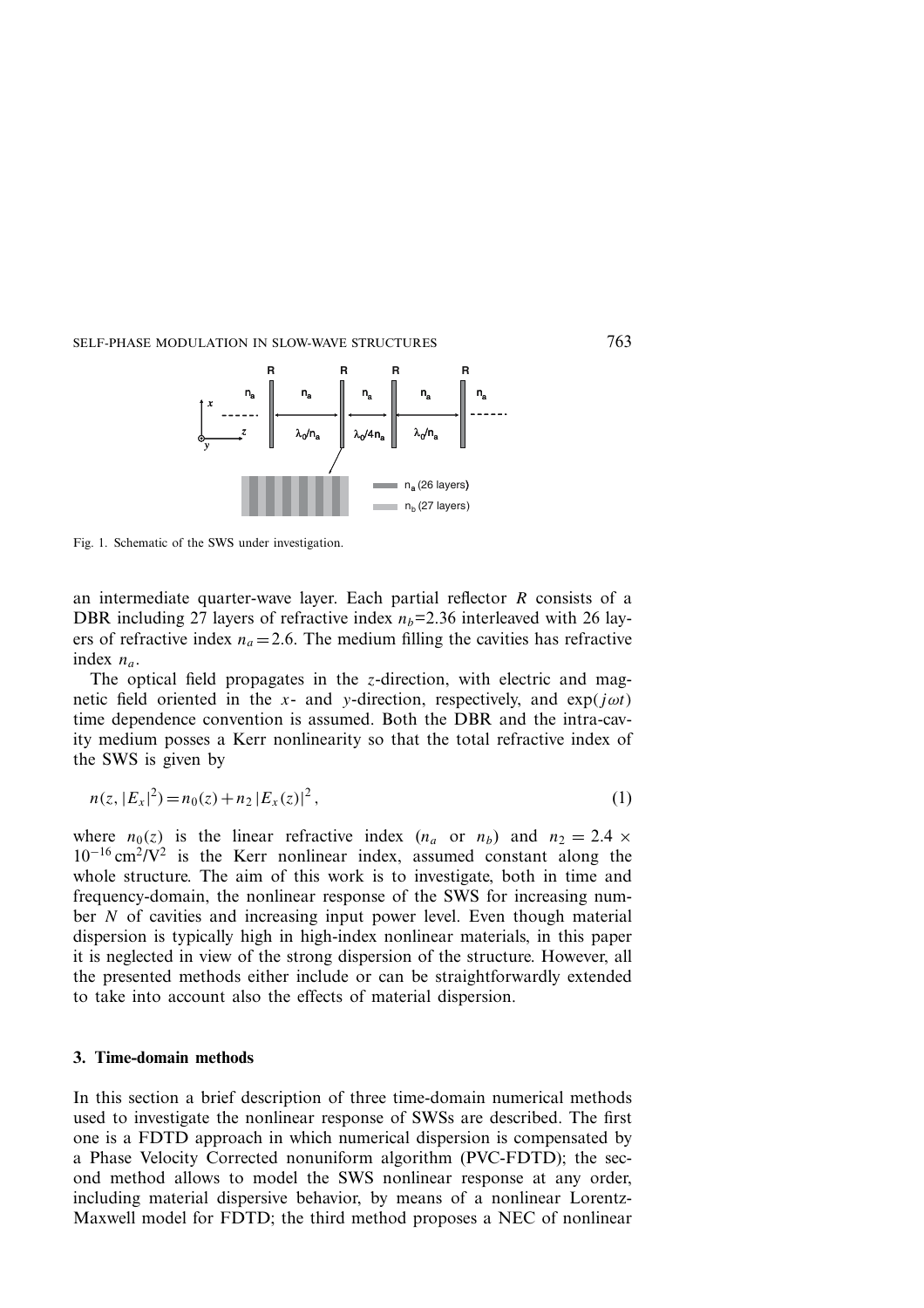DBRs, useful to significantly reduce the spatial grid in time-domain simulation (NEC-TD) so as to speed up computational time.

### 3.1. phase velocity corrected nonuniform FDTD (PVC-FDTD)

The accuracy of the FDTD method, originally formulated by Yee (1966), strongly depends on the mesh density and the time step used for calculation. The main source of errors in the FDTD algorithm is numerical dispersion which causes a deceleration of numerical phase velocity. To eliminate this effect, that originates an artificial shift of the spectral response of resonant structures, like the SWS under investigation, a phase velocity corrected algorithm (Christ *et al*. 2002) was adopted and suitably extended to the nonlinear regime.

The fields are discretized in space and time using  $[z_i, t_n]$  mesh points. Considering the dielectric medium without electric and magnetic losses, the E-field and H-field update equations can be written as (Christ *et al*. 2002)

$$
E_x|_i^{n+1} = E_x|_i^n + cb_{1i} \ H_y|_{i+\frac{1}{2}}^{n+\frac{1}{2}} - cb_{2i} \ H_y|_{i-\frac{1}{2}}^{n+\frac{1}{2}},\tag{2}
$$

$$
H_{y}\Big|_{i+\frac{1}{2}}^{n+\frac{1}{2}} = H_{y}\Big|_{i+\frac{1}{2}}^{n-1/2} + db_{i}\left(E_{x}\Big|_{i+1}^{n} - E_{x}\Big|_{i}^{n}\right),\tag{3}
$$

where the update coefficients have the form

$$
cb_{1i} = -\frac{2Z_i \sin\left(\frac{\omega_0 \Delta t}{2}\right) \cos\left(\frac{k_i \Delta z_{i-1}}{2}\right)}{X_i},\tag{4}
$$

$$
cb_{2i} = -\frac{2Z_i \sin\left(\frac{\omega_0 \Delta t}{2}\right) \cos\left(\frac{k_{i-1} \Delta z_i}{2}\right)}{X_i},\tag{5}
$$

$$
X_i = \sin\frac{k_i \Delta z_i}{2} \cos\frac{k_i \Delta z_{i-1}}{2} + \sin\frac{k_i \Delta z_{i-1}}{2} \cos\frac{k_i \Delta z_i}{2},
$$
\n
$$
(6)
$$

$$
db_i = -\frac{\sin\left(\frac{\omega_0 \Delta t}{2}\right)}{Z_i \sin\left(\frac{k_i \Delta z_i}{2}\right)}.
$$
\n<sup>(7)</sup>

In Eqs. (4)–(7),  $Z_i$  is the wave impedance of the medium,  $k_i$  is the wave number for the frequency  $\omega_0$  in the cell indexed i,  $\omega_0$  being the optimization frequency for which the FDTD algorithm works completely dispersionless.  $Z_i$  and  $k_i$  depend on the refractive index  $n|_i$ , which is modeled by

$$
n|_{i} = n_0|_{i} + n_2|_{i} \left( \max |E_x|_{i}^{DT} \right)^2, \tag{8}
$$

where  $\max |E_x|_i^{DT}$  is a maximum absolute value of the E-field found in the cell *i* over the time  $DT = 2\lambda \max [n_0(z)]/c$ .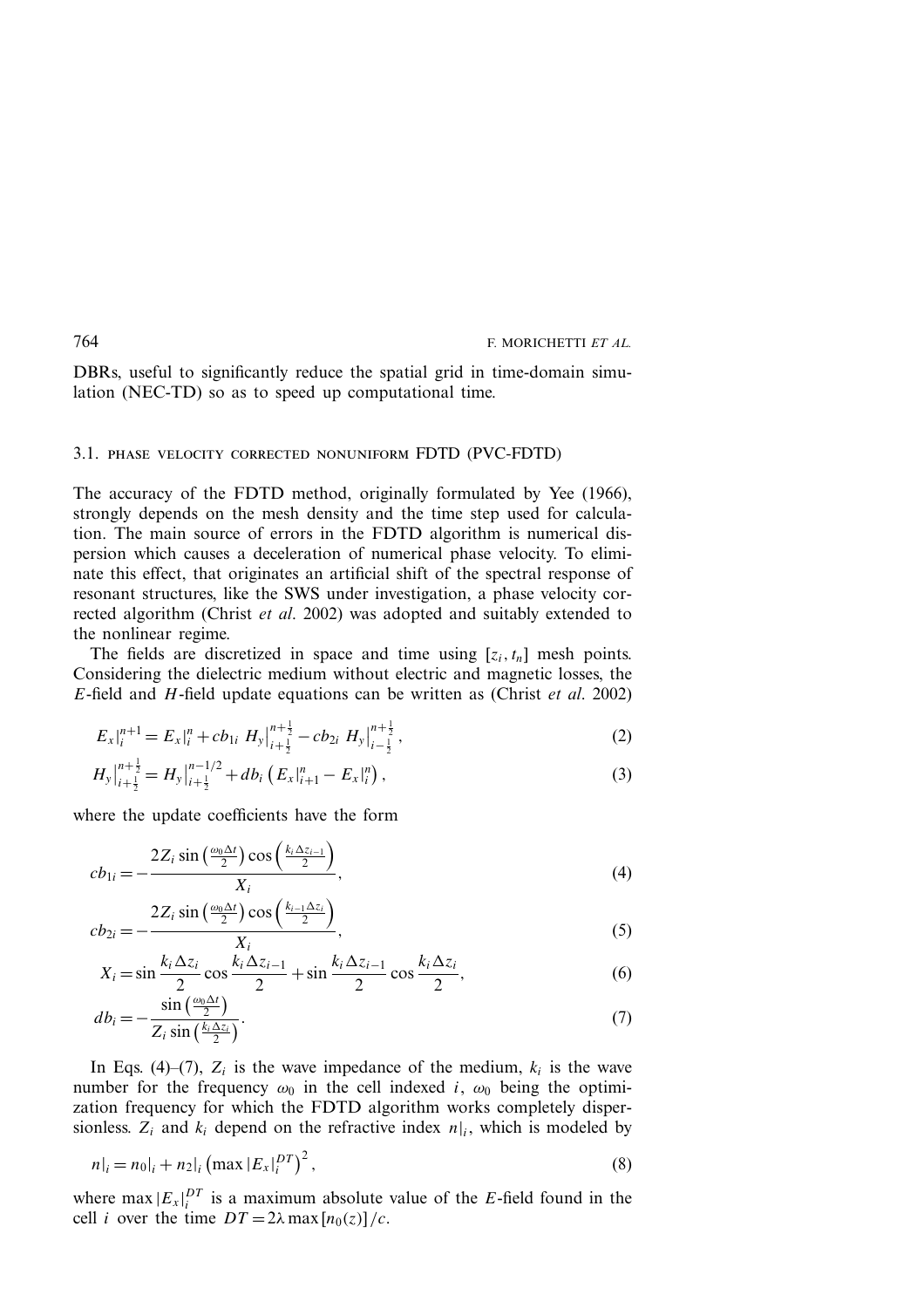Note that the update coefficients are evaluated only once in every time section DT rather then in each time step and this feature considerably decreases computational time.

#### 3.2. the nonlinear lorentz–maxwell FDTD model

The nonlinear and dispersive Lorentz–Maxwell FDTD model includes material dispersion in order to reduce the phase matching of undesired frequency conversion processes, thus allowing to select the dominant parametric interaction, such as Kerr effect in respect to third harmonic generation. The physical model implemented here, with a single resonance at  $\omega_r$  (multiple resonances can easily be added using a better Sellmeier representation of the material dispersion), is the same originally presented for the study of quadratic nonlinearity in (Lauritano *et al*. 2006) and is described by the following set of equations,

$$
\frac{\partial H_y}{\partial t} = -\frac{1}{\mu_0} \left( \frac{\partial E_x}{\partial z} \right), \n\frac{\partial E_x}{\partial t} = -\frac{1}{\epsilon_0 \epsilon_\infty} \left( \frac{\partial H_y}{\partial z} + \frac{\partial P_x}{\partial t} \right), \n\frac{\partial^2 P_x}{\partial t^2} + \gamma_0 \frac{\partial P_x}{\partial t} + \omega_r^2 (P_x + a P_x^2 + b P_x^3 + \cdots) = \omega_r^2 \epsilon_0 (\epsilon_s - \epsilon_\infty) E_x,
$$
\n(9)

where  $E_x$ ,  $H_y$ , and  $P_x$  are electric, magnetic, and polarization effective components, respectively, whereas  $\epsilon_s$  and  $\epsilon_\infty$  are dielectric constants at zero and infinite frequency, respectively, and  $\gamma_0$  accounts for frequency-dependent dielectric losses. The  $a, b, \ldots$  coefficients can be expressed in terms of physical nonlinear susceptibilities  $\chi^{(n)}$  through multiscale expansion (Boyd 1992). For instance, in case of a centrosymmetric crystal only third order non linearity is taken into account and the two lowest order coefficients become

$$
a = 0, \qquad b = -\frac{\chi^{(3)}}{\epsilon_0^2 (\epsilon_S - \epsilon_\infty)^3}.\tag{10}
$$

In this technique, both numerical dispersion and material dispersion are compensated by considering the overall effective dispersion. Compared with standard FDTD schemes (Joseph and Taflove 1997), the present approach has two main advantages: first it allows to model the nonlinear response at any order by adding the appropriate power of  $P_x$  in Equation 9); second, approximating derivatives with central differences (following Yee relations (Taflove 1995)), yields a direct (noniterative) scheme.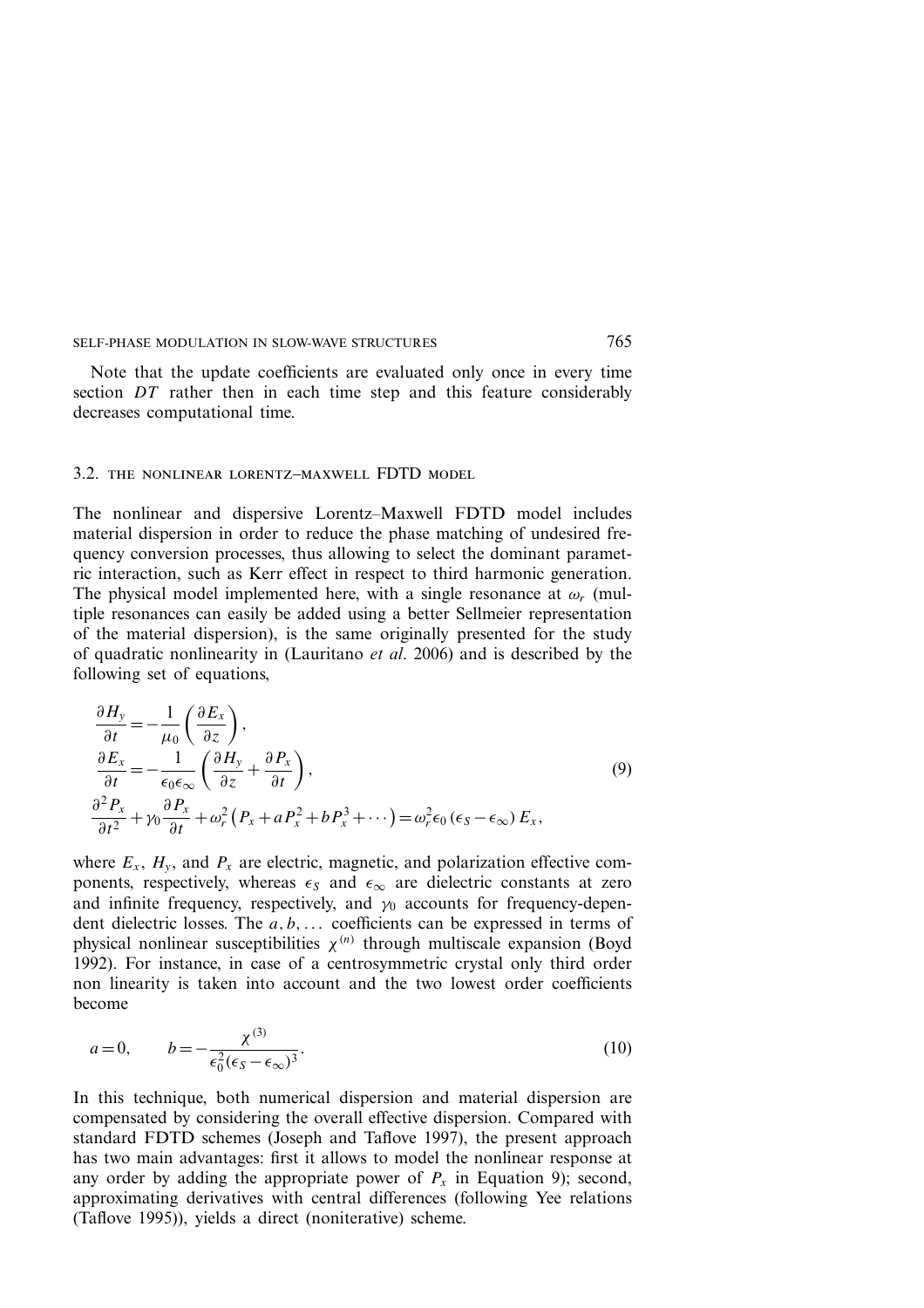3.3. time-domain method using the nonlinear equivalent circuit of a DBR (NEC–TD)

The complexity of the structure as well as computational efforts can be greatly reduced by replacing every DBR of the SWS with a suitable NEC. The NEC proposed here is an extension of the equivalent circuit of the linear Bragg grating proposed by some of the authors in a previous contribution (Melloni *et al*. 2003d). The novelty is that in the NEC the nonlinearity of the DBR is taken into account and its impact on the SWS nonlinear response is correctly evaluated. Even though the model can be applied at every wavelength, for clarity's sake the treatment is here conveniently restricted to a first-order approximation around the Bragg wavelength  $\lambda_B$  of the DBR and to dispersionless media.

#### 3.3.1. *The nonlinear equivalent circuit of a DBR*

Figure 2a schematically shows the NEC of a DBR, consisting of a concentrated mirror with field reflectivity  $r$  and transmissivity  $jt$ , placed between two equivalent lengths  $L_e$ . The transmission matrix  $T_e$  of the equivalent circuit relating the complex amplitude of the waves at the right  $A^{\pm}(0)$  of the NEC to those at the left  $A^{\pm}(L)$ , is simply

$$
\mathbf{T}_{e} = \frac{j}{t} \begin{bmatrix} -\exp(j2\varphi_{e}) & r \\ -r & \exp(j2\varphi_{e}) \end{bmatrix},
$$
\n(11)

where  $\varphi_e = 2\pi n_0 L_e / \lambda$ ,  $n_0$  being a convenient reference refractive index, assumed equal to  $n_a$  in the following of the paper. The expressions of r, t, and  $L<sub>e</sub>$  can be derived by equating the elements of the matrix  $T<sub>e</sub>$  to those of the DBR transmission matrix, which can be known analytically, as in the case of a uniform DBR, or more generally by numerical computations or experimentally. From this equivalence the expression of the equivalent length of the DBR is obtained (Melloni *et al*. 2003d),

$$
L_{\rm e} = L_{\rm eB} + \Delta L_{\rm e} \frac{\lambda - \lambda_{\rm B}}{\lambda_{\rm B}},\tag{12}
$$

where  $L_{\text{eB}} = L/2 \pm \Lambda/4$  is the equivalent length at  $\lambda_{\text{B}}$ , with  $\Lambda$  the DBR period. The parameter  $\Delta L_e = L_{eB} - r_M/2\kappa_g$  is the slope of the equivalent length at  $\lambda_B$ , with (Stignani 2001)

$$
\kappa_{\rm g} = \frac{4}{\lambda_{\rm B}} \frac{n_a n_b}{n_a + n_b} \ln \left( \frac{n_a}{n_b} \right) \tag{13}
$$

the grating coupling coefficient at  $\lambda_B$  and  $r_M = \tanh(\kappa_g L)$  the maximum field reflectivity.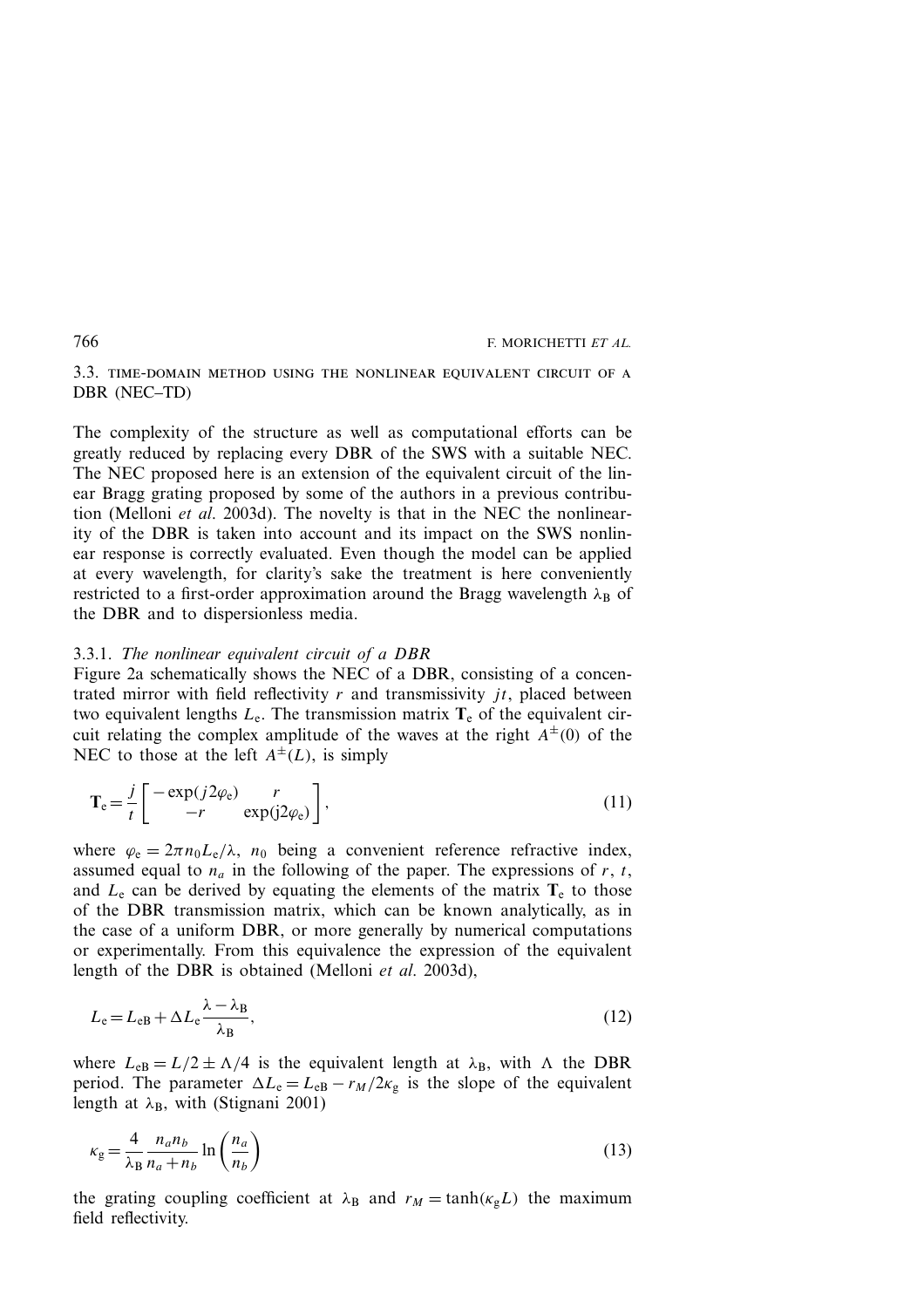

Fig. 2. (a) Nonlinear equivalent circuit of a DBR and (b) its application to a Fabry–Pérot cavity.

In nonlinear regime, the optical field distribution inside the DBR has to be evaluated to correctly model the response of the SWS. The expression of the forward and backward wave in the grating at the Bragg wavelength are, respectively (Yariv and Yeh, 1984)

$$
A^{+}(z) = A^{+}(0) \frac{\cosh[\kappa_{g}(L-z)]}{\cosh(\kappa_{g}L)}, \ A^{-}(z) = jA^{+}(0) \frac{\sinh[\kappa_{g}(L-z)]}{\cosh(\kappa_{g}L)}, \tag{14}
$$

where L is the DBR geometrical length and z indicates the distance from the input section. It is possible to define an effective nonlinear length of the DBR for either the forward and the backward field as

$$
L_{\rm NL}^{\pm} = \frac{1}{|A^+(0)|^2} \int_0^L |A^{\pm}(z)|^2 dx = \frac{\tanh(\kappa_g L)}{2\kappa_g} \pm \frac{L}{2\cosh^2(\kappa_g L)}.
$$
 (15)

The overall nonlinear effective length of the grating is  $L_{NL} = L_{NL}^{+} + L_{NL}^{-}$  $tanh(\kappa_g L)/\kappa_g$  and it rigorously expresses the length of a homogeneous medium whose nonlinear contribution coincides with that of the DBR. It should be noticed that the nonlinear length  $L_{NL}$  is twice the field penetration depth inside the DBR, which indicates the real reflection point of the light in the DBR and whose expression was derived in (Melloni *et al*. 2003d). In strong gratings  $L_{\text{NL}}$  is independent of the physical length L of the grating itself and in this condition both  $L_{NL}^{+}$  and  $L_{NL}^{-}$  approaches  $L_{\rm NL}/2$ .

When nonlinear DBRs are cascaded to build up a SWS, the above described NEC can be directly used to replace each single Fabry–Pérot cav-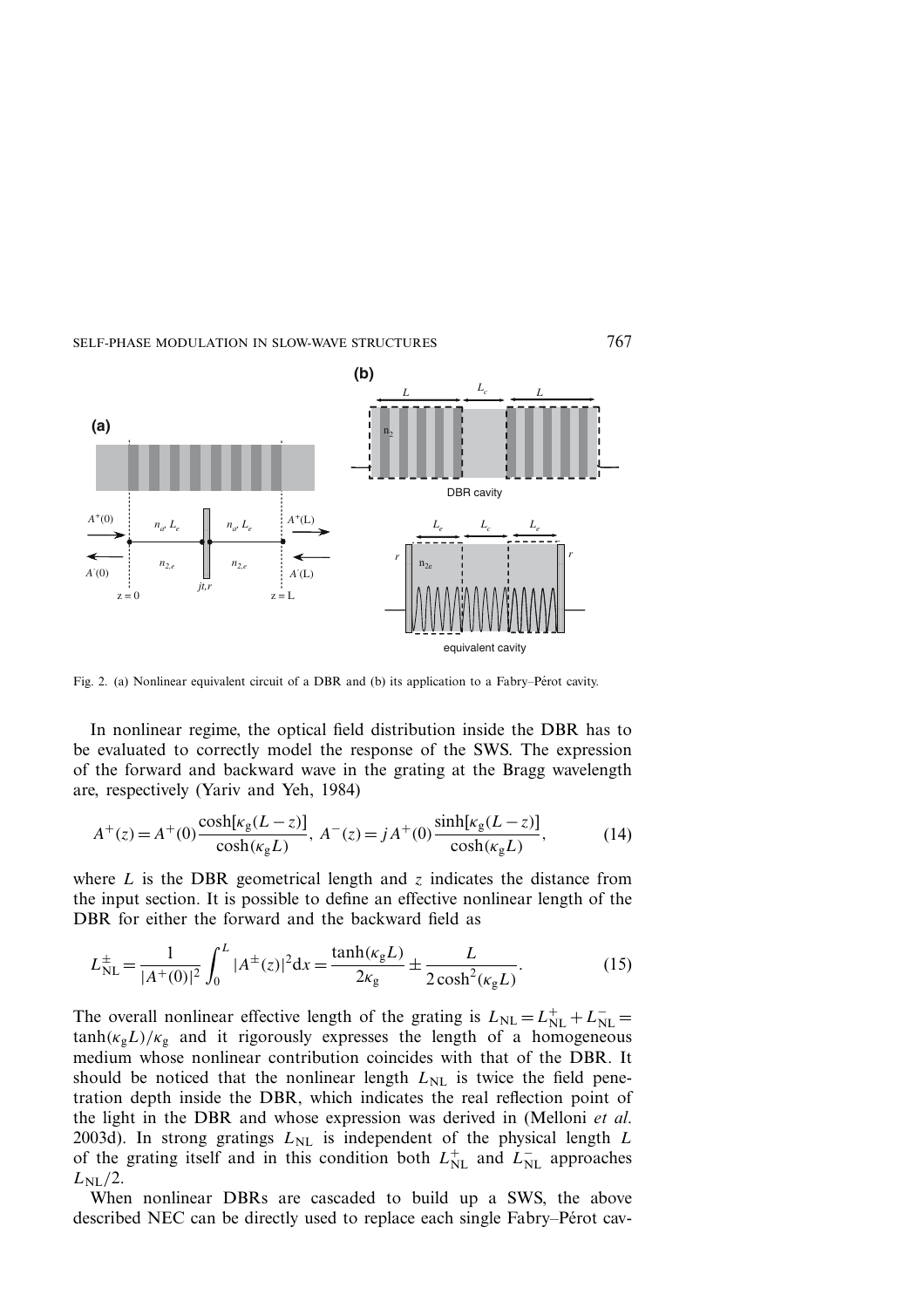ity with an equivalent cavity, as shown in Fig. 2b. The equivalent length  $L_{r,i}$  of the *i*th cavity is simply  $L_{r,i} = L_{e,i} + L_{c,i} + L_{e,i+1}$  with  $L_{e,i}$  and  $L_{e,i+1}$ the equivalent length of the two DBRs forming the cavity and  $L_{c,i}$  the distance between the two DBRs. To include the Kerr nonlinearity in the equivalent cavities, it is convenient to define an equivalent nonlinear refractive index inside each cavity,

$$
n_{2e,i} = n_2 \frac{L_{\text{NL},i} + 2L_{c,i} + L_{\text{NL},i+1}}{2L_{r,i}},
$$
\n(16)

where  $L_{NL,i}$  and  $L_{NL,i+1}$  are the nonlinear length of the two DBRs of the *i*-cavity. The parameter  $n_{2e,i}$ , which is the value of the nonlinear refractive index to be used in the NEC model, also depends on the geometrical length of the cavity.

#### 3.3.2. *Time-domain simulation of the equivalent SWS*

Once every DBR is replaced by its NEC, an equivalent SWS is obtained which consists of equivalent cascaded cavities with geometrical length  $L_r$ and coupled by dimensionless mirrors with field reflectivity  $r$ . Each equivalent cavity is filled with a homogeneous medium with linear refractive index  $n_a$  and an equivalent nonlinear index  $n_{2,e}$ . After the transformation into the equivalent SWS, the time-domain numerical solver described in Melloni *et al*. (2003b) can be straightforwardly used. This method is based on the fact that both the forward wave  $A^+$  and the backward wave  $A^-$  inside each cavity obey to the coupled Nonlinear Schrödinger Equations (NLSE), which in the absence of material dispersion reduce to (Agrawal 1999)

$$
\pm j\frac{\partial E^{\pm}}{\partial z} = -\frac{j}{2}\alpha E^{\pm} + \gamma |E^{\pm}|^2 E^{\pm} - 2\gamma |E^{\mp}|^2 E^{\pm},\tag{17}
$$

where  $\alpha$  includes propagation losses (or gain),  $\gamma$  is the nonlinear propagation constant proportional to  $n_2$  and the last term refers to the XPM contribution due to the counterpropagating wave. In most cases material dispersion can be neglected because the SWS dispersion is typically several order of magnitude higher and the coupled NLSEs reduces to the ordinary differential equations written in Equation (17), directly integrable by means of conventional numerical techniques. However, in all cases where material dispersion must be included, a split-step Fourier method can be applied as an extension of the proposed method (Agrawal 1999).

Two main advantages of the proposed method can be pointed out with respect of conventional time-domain methods. First of all, this approach permits to separate the nonlinear propagation inside each resonator from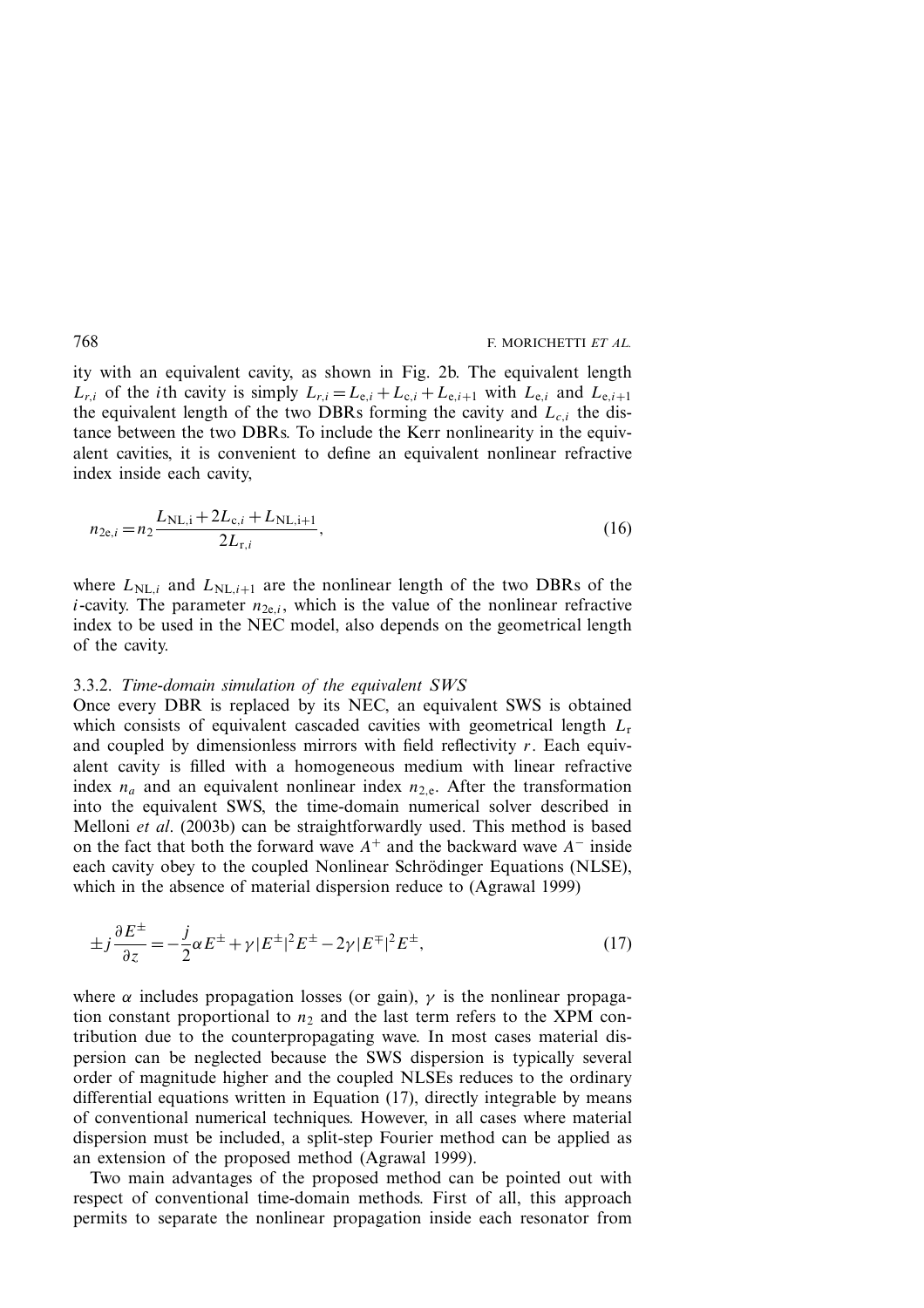the linear coupling at the resonator interfaces. In fact, the equivalent SWS is divided into a number of subcells, a number of which, equal to the number of the DBRs, include a concentrated mirror, fully described by its linear transfer matrix; all the remaining subcells consist of portions of homogeneous material with equivalent nonlinear index  $n_{2e,i}$ , given by Equation 16. Second, since the medium filling the cavity is homogeneous, the sampling step to be used in the computation is no more imposed by the DBR period. The minimum number of subcells has to be fixed in order to satisfy the Nyquist sampling theorem, that is the inverse of transit time across a subcell must be higher than twice the maximum frequency of the input signal. It should be noticed that the reduction of the required computational time with respect to conventional techniques is as much higher as the SWS cavities are longer than the DBR. In all the results shown in Section 5 no more than two subcells per cavity were used in the computation.

#### **4. Frequency-domain methods**

In this section, two frequency-domain methods are described, being respectively a fast solution of Maxwell's equations after a suitable transformation into a nonlinear directly integrable system (NI-FD) and an iterative algorithm based on a nonlinear extension of the Eigen-Mode Expansion (EME) method.

4.1. numerical integration of maxwell equations in the frequency-domain (NI-FD)

In this section a simple and fast technique for one-dimensional nonlinear problems is discussed. The Maxwell equations are transformed into a new system which, in the case of lossless structures, can be decoupled and easily integrated. The technique does not use any approximations and its efficiency does not depend on nonlinearity level. Here only the main features are described, more details can be found in (Petráček 2006).

The Maxwell equations in the frequency-domain can be written as

$$
\frac{d}{dz}E_x(z) = -jkcB_y(z),
$$
\n(18)  
\n
$$
\frac{d}{dz}[cR(z)] = -jkr^2(z)|E|^2E(z)
$$
\n(19)

$$
\frac{\mathrm{d}}{\mathrm{d}z}\left[cB_y(z)\right] = -jkn^2(z, |E_x|^2)E_x(z),\tag{19}
$$

where  $k = \omega/c$  is the vacuum wavenumber and  $n(z, |E_x|^2)$  is the refractive index profile given by Equation 1.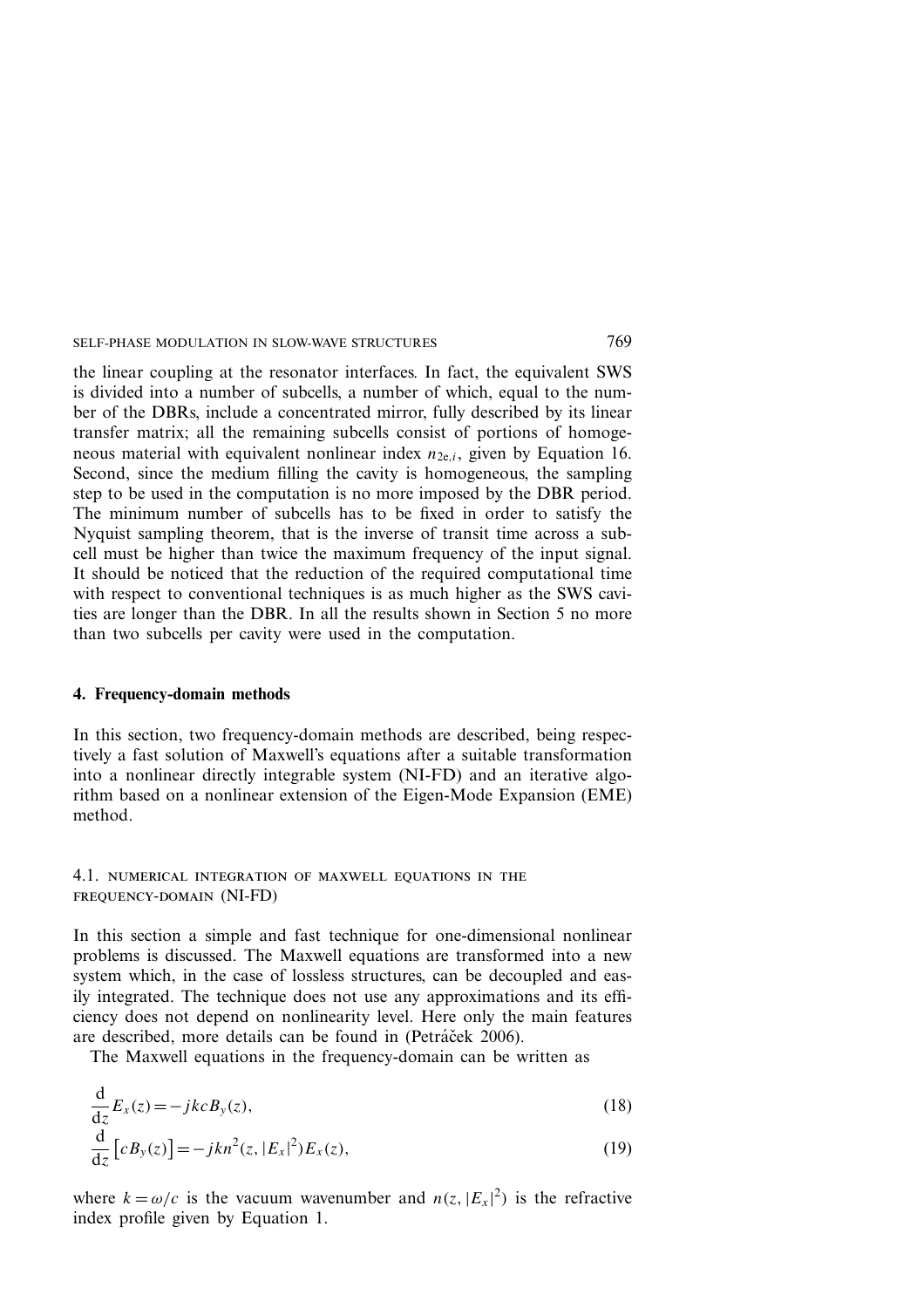Assuming wave incidence only from the left side of the structure, electric fields in the semi-infinite outer spaces [with the refractive indices  $n(0-)$  and  $n(L+1)$  can be expressed as

$$
E_x(z<0) = A_{\rm in} \exp[-jkn(0-z] + A_{\rm ref} \exp[jkn(0-z],
$$
 (20)

$$
E_x(z > L) = A_{\text{out}} \exp[-jkn (L+) (z - L)],
$$
\n(21)

where  $A_{in}$ ,  $A_{ref}$ , and  $A_{out}$  are the complex amplitudes of the electric field incident, reflected and transmitted by the structure, respectively.

Now, by defining a normalized wave admittance  $q$  and its reciprocal normalized wave impedance  $p$  (see e.g. Kuester and Chang 1975)

$$
q \equiv p^{-1} \equiv -\frac{j c B_y}{E_x} \tag{22}
$$

the Maxwell equations (18) and (19) are transformed as

$$
\frac{d}{dz}q(z) = -k\left[q^2(z) + n^2(z, |E_x|^2)\right],
$$
\n(23)

$$
\frac{\mathrm{d}}{\mathrm{d}z}p(z) = k\left[1 + p^2(z)n^2\left(z, \left|pcB_y\right|^2\right)\right].\tag{24}
$$

Note that q and  $p$  can diverge and therefore during the numerical integration it is necessary to alternate between the two equations.

Here only the solution of Equation (23) will be considered as Equation (24) can be treated in similar manner. For lossless structures,  $|E_x(z)|^2$ is calculated from the power flux conservation law

$$
|E_x(z)|^2 \text{Im} [q(z)] = -|A_{\text{out}}|^2 n (L+)
$$
\n(25)

and subsequently used in Equation (23). Boundary conditions for  $q$  are straightforward to derive,

$$
q(0) = \mathbf{j}n(0) - \frac{r-1}{r+1},\tag{26}
$$

$$
q(L) = -\mathrm{j}n(L+),\tag{27}
$$

where  $r = A_{\text{ref}}/A_{\text{in}}$ . These conditions constitute the two-point boundary value problem for  $q$ , and an efficient solution technique, namely "shooting method," can be formulated to solve Equation (23). The technique uses (27) as the initial condition for numerical integration of  $(23)$  [or  $(24)$ ] and iteratively searches for  $A_{\text{out}}$ .

Note that during the calculation only one first order differential equation is solved and therefore the method is about twice faster than techniques based on direct integration of Equations (18) and (19).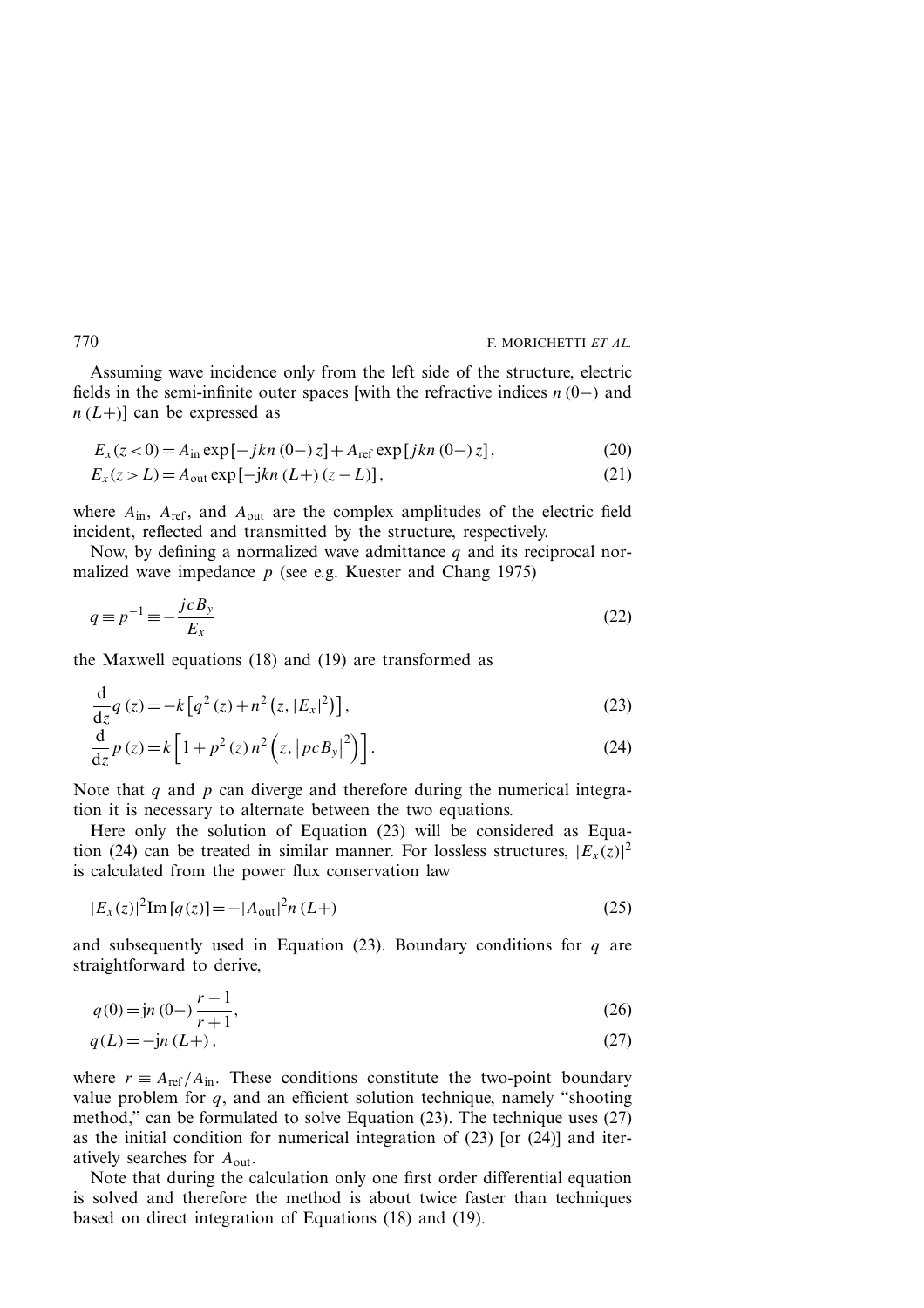#### 4.2. nonlinear extension of the EME (NEME-FD)

In this section, a nonlinear extension (Maes *et al*. 2004) to the frequencydomain eigenmode expansion solver (Cavity Modelling Framework (CAM-FR), website in the References) is used (NEME-FD). Eigenmode expansion techniques start out by slicing up the structure into layers in which the index profile does not change in the propagation direction (Fig. 3). In each of these layers, any optical field can be written as a sum of eigenmodes, which are the natural field profiles of the layer. The linear properties of the complete structure can then be calculated by stitching the eigenmodes of the different layers together using scattering matrices, which describe the transmission and reflection of each mode at the interface between two layers.

In the presence of the Kerr effect, the field dependence of the index profile has to be taken into account, according to Equation (1). As a result, the refractive index will not be constant anymore in each layer of Fig. 3. Therefore, according to the spatial profile of  $E(z)$ , each of the layers is further subdivided in a set of sublayers (Fig. 4), in which the total refractive index is taken to be constant again.

To determine the optical field and therefore the total refractive index, an iterative method is used. Starting from a certain index distribution, e.g., the linear distribution or a previously calculated approximate solution, a lin-



Fig. 3. Discretization of a one-dimensional resonator structure in (linear) layers which are invariant in the propagation direction.



Fig. 4. Additional discretization of each layer in a set of sublayers.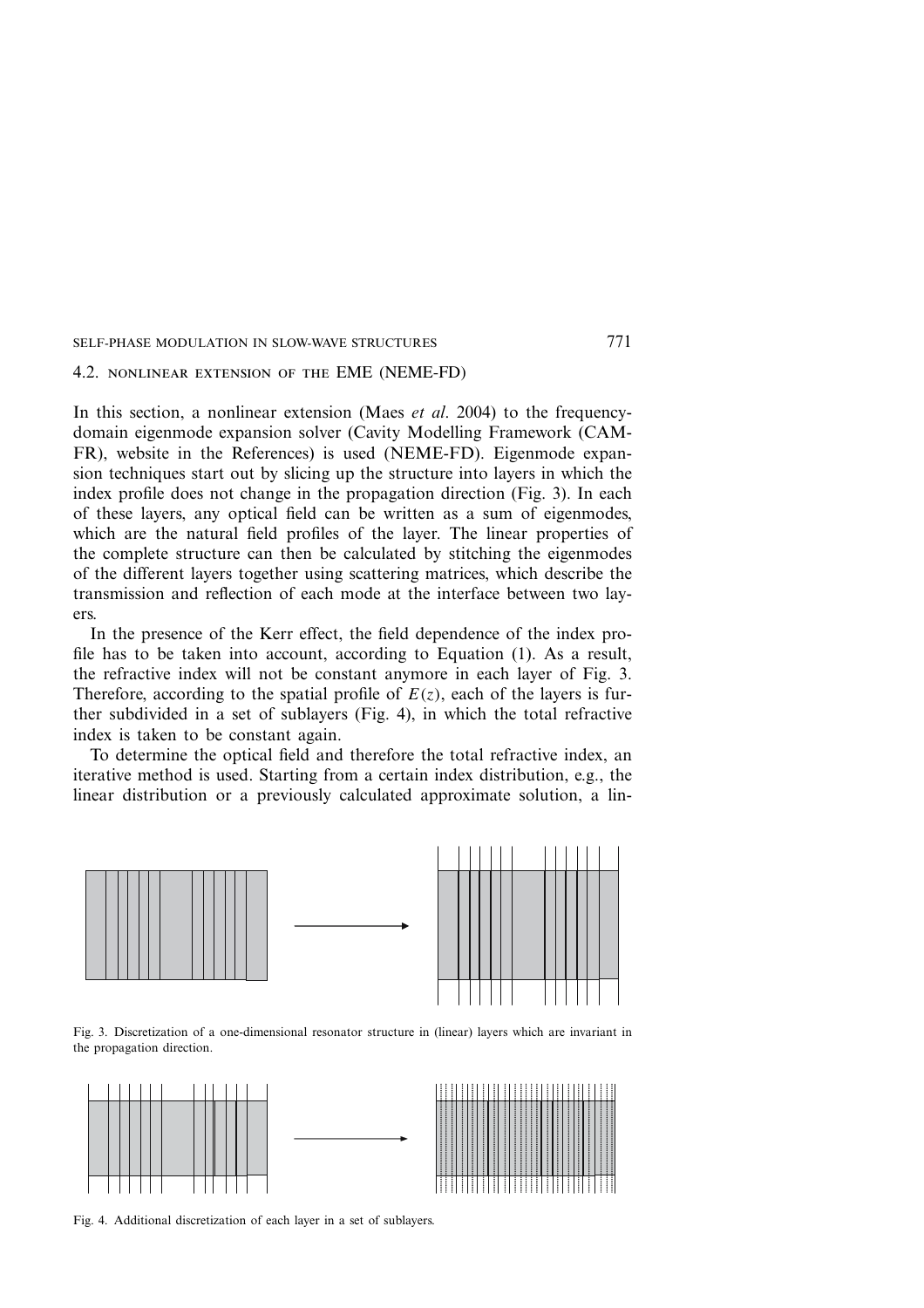ear eigenmode calculation is performed, giving the field profile  $E(z)$  of the complete structure. With the value of the optical field in the center of each nonlinear layer, the total refractive index  $n_i$  of each nonlinear layer calculated at iteration step i is updated with a new value  $n_{i+1}$  according to Equation (1). This process is repeated until convergence is obtained.

The accuracy of the obtained solution is then determined by the number of subdivisions of each linear layer and by the convergence parameter  $\varepsilon=|n_{i+1}-n_i|$ . In the case of a standing-wave resonator, the number of subdivisions must be much larger than in the case of a simple waveguide as the spatial fluctuations of  $|E(z)|^2$  are much faster. For multiple cavities and/or higher input fields, it becomes more and more difficult to obtain convergence. In this case, the new value  $n_w$  of the refractive index is calculated as a weighted average of the two values, namely

$$
n_{w,i+1} = \frac{n_{i+1} + \beta n_i}{1 + \beta} \tag{28}
$$

with  $\beta > 0$ . In this way, the higher is the  $\beta$  value, the less abrupt the intermediate solution is changed and convergence is obtained in a slower, but smoother way.

#### **5. Numerical results**

A comparative numerical analysis of self-phase modulation effects in SWSs has been carried out by using the methods described in Sections 3 and 4.

As a first example, we considered a SWS with the structure shown in Fig. 1 made of  $N = 2$  cavities with optical length  $\lambda_0 = 1550 \text{ nm}$  coupled by an intermediate  $\lambda_0/4$  cavity. The calculated amplitude reflection and transmission coefficients of the DBRs described in Section 2 are  $r = 0.9893 \exp[i\phi(\lambda)]$  and  $t = -i0.1456 \exp[i\phi(\lambda)]$  with  $\phi(\lambda) = 19.7088$  $(\lambda - 1.55)$ ,  $\lambda$  being the wavelength in micron unit. Figure 5 shows the transmission (a) and the group delay (c) of the double cavity in the case of increasing normalized input power  $n_2I$ . Due to the positive  $(n_2 > 0)$  Kerr effect, the SWS spectrum is as much shifted to the right as the nonlinearity level is increased and at sufficiently high input power level bistability effects occur for  $\lambda > \lambda_0$ . Fig. 5b, d shows a detail of the frequency range between 1,550.5 and 1,550.7 nm. It should be noticed that the group delay is strongly enhanced at the frequencies where bistable transitions occur: as shown in Fig. 5b and Fig. 5b, the agreement of the compared data is reduced at these points that are the most critical to be calculated in both time and frequency-domain methods.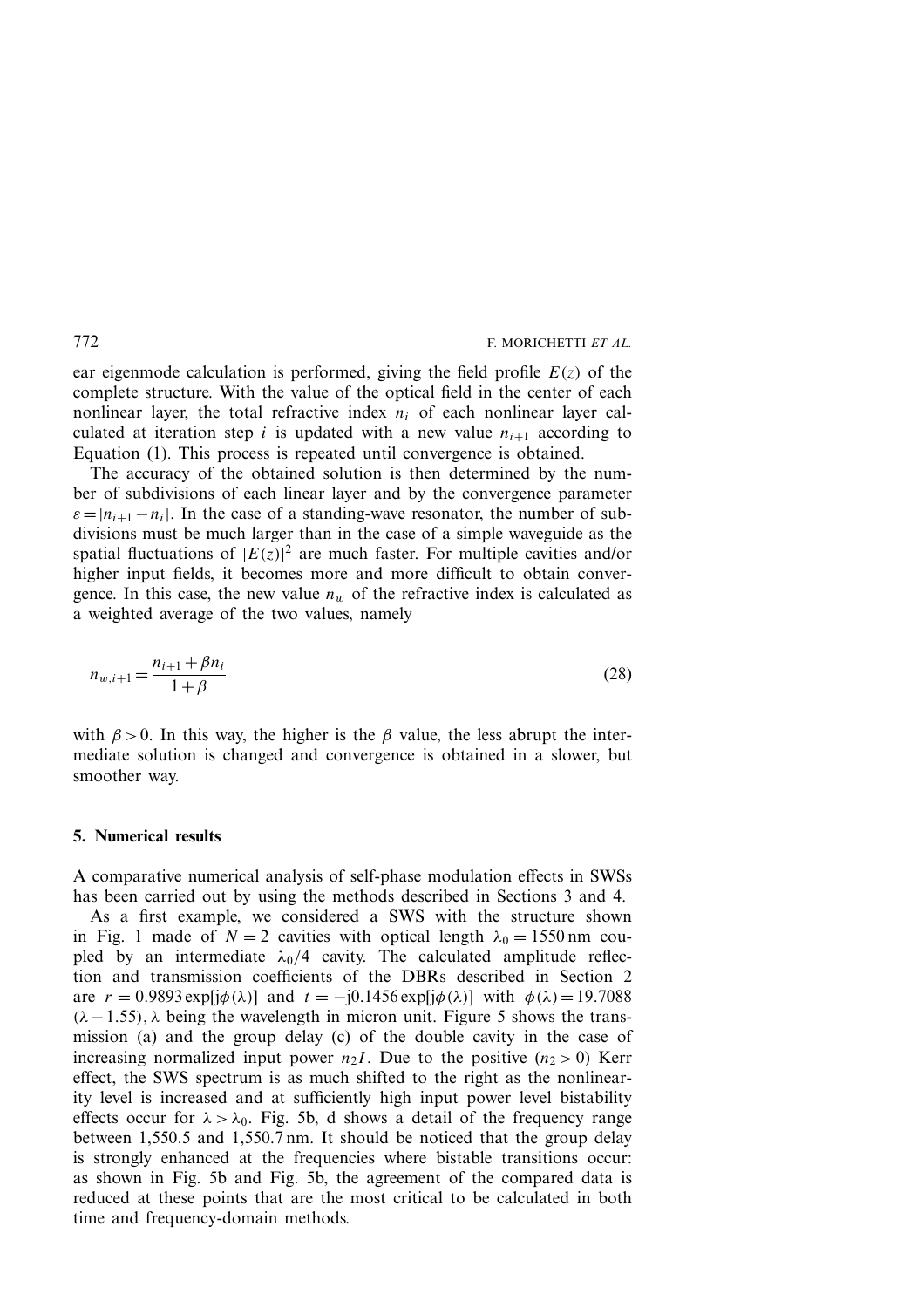

Fig. 5. Transmission (a–b) and group delay (c–d) of a double cavity SWS for increasing values of the input power. The frequency range between 1550.5 and 1550.7 nm, where bistability effects occur, is expanded in (b) and (d). Data shown in the figure are calculated by NI-FD (solid lines), NEC-TD (dashed lines), PVC-FDTD (diamonds) and LM-FDTD (circles, group delay not available). Data obtained by NEME-FD are not distinguishable from NI-FD in the scale of the figure.

For the NEC-TD method, the parameters of the equivalent cavities were calculated. Since the transmission bandwidth of the SWS  $\left($  < 1 nm) is much narrower than the reflection bandwidth of the DBR  $(>140 \text{ nm})$ , it is possible to further simplify the equivalent circuit of the DBR by assuming a wavelength independent equivalent length  $L<sub>e</sub> = 1.4492 \mu m$ , responsible for the wavelength dependent phase shift  $\phi(\lambda)$ , and by adding a constant phase shift  $\phi_0 = 4\pi n_a L_e / \lambda_0 = 30.5486$  rad to each concentrate reflector. The nonlinear equivalent length, calculated using Equation (15) is  $L_{NL} = 1.573 \mu m$ for every grating, whereas the nonlinear equivalent refractive index, calculated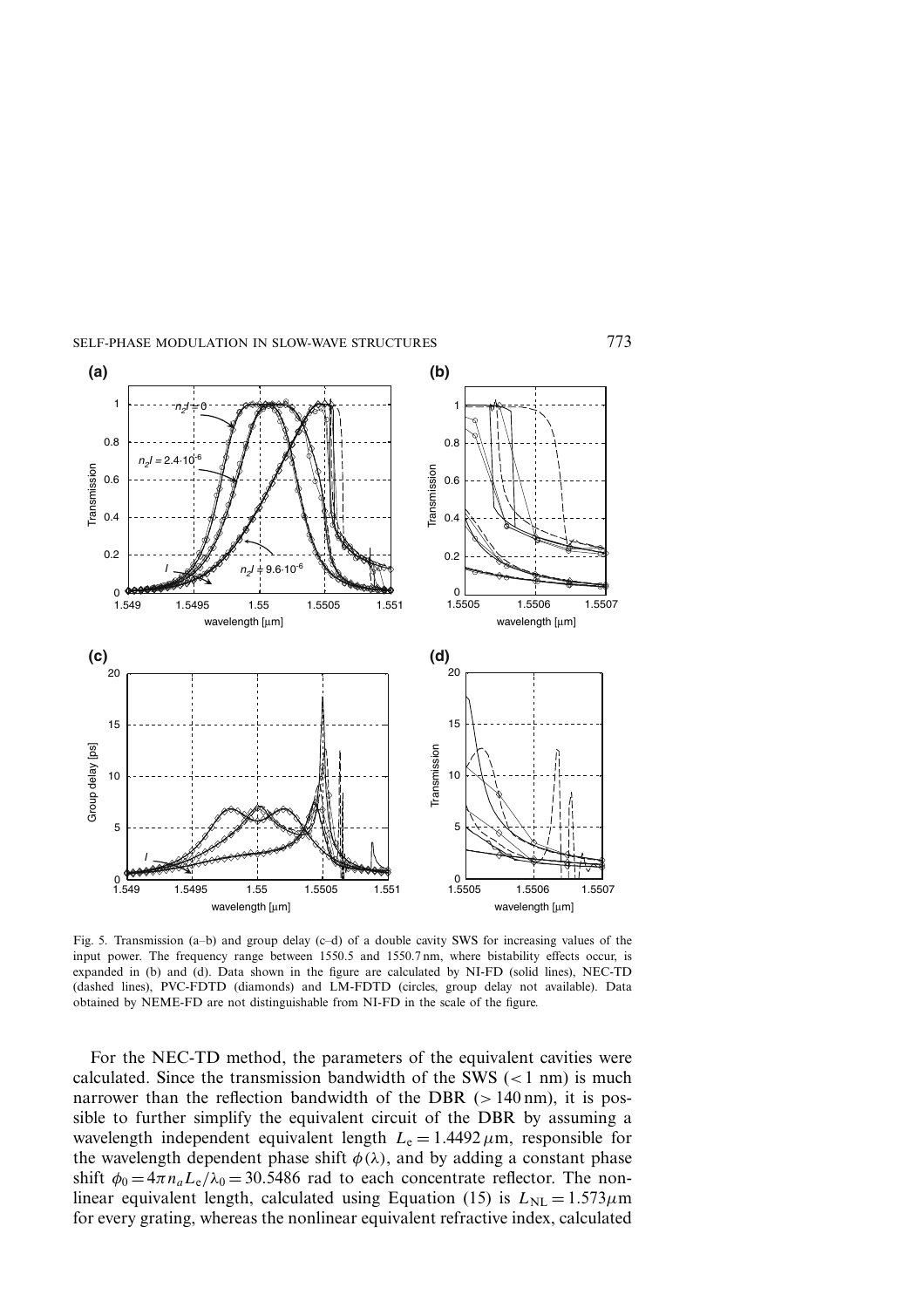with Equation (16) is  $n_{2e,1} = n_{2e,3} = 0.62n_2$  in the  $\lambda_0$  cavities and  $n_{2e,2} =$ 0.566 $n_2$  in the central  $\lambda_0/4$  cavity. To evaluate the nonlinear spectral response of Fig. 5 an optical signal with constant intensity  $I$  and linearly time varying wavelength, from 1.49 to 1.51 nm, was positioned at  $z=0$  and the output complex amplitude was acquired. In order to avoid distortion in the calculated spectrum, the change of the input wavelength must occur on a time scale longer than group delay of the SWS. Thanks to the removal of the DBR, only two points per cavity were used in all the simulations shown in this section.

In the LM-FDTD method, parameters  $\omega_r = 0.8 \times 10^{-16}$  rad/s,  $\gamma_0 = 4 \times$  $10^5$  s<sup>-1</sup>,  $\epsilon_{\infty} = 1$  have been used. The  $\epsilon_s$  values that give  $n_a = 2.6$  and  $n_b =$ 2.36 at  $\lambda_0 = 1550$  nm are 6.6147 and 5.4588, respectively. In this conditions it is assured that Kerr effect is predominant because the phase mismatch  $\Delta k = 3k(\omega) - k(3\omega)$  of third harmonic generation, which is the most intense secondary conversion process, in the frequency range of interest is kept sufficiently high by material dispersion. The input signal is a continuous wave at a given frequency and the transmitted power at every wavelength is collected after simulation has completed the transient (group delay was not calculated by LM-FDTD). The FDTD grid step is 15 nm, as a compromise between high spatial resolution (21 cells per Bragg grating period and 40 cells per cavity) and reasonable computational effort. The numerical domain consists of 2305 cells  $(34.57 \,\mu\text{m})$  in the double cavity case and 3462 (51.94 $\mu$ m) in the triple cavity one. As an effect of the discretized grid, an artificial shift in the position the resonant frequency, fixed by the cavity length, was found, with an uncertainty of  $\pm$ 7.5 nm (half spatial step). In the figures, data have been centered at the correct wavelength to allow a better comparison with the other proposed methods. Since numerical dispersion is compensated (see Section 3.2), the only source for this inaccuracy is the spatial grid discretization, assumed constant in the whole computational domain. A finer grid would partially increase the accuracy of the result, but with significantly higher computational efforts. A more efficient solution is to use a nonuniform grid to have a better representation of the index discontinuity at the interface between the two materials and to compensate for the numerical dispersion originated by the nonuniform grid by using a PVC approach.

In the PVC-FDTD method, no artificial shift of the SWS spectrum is generated by the grid discretization, thanks to the phase velocity corrected scheme. Only a slight change in the bandwidth can occur if the discretization is not sufficiently accurate. However, in the example reported in the paper, where 72 points per  $\lambda/n_0$  (with  $n_0$  being equal to  $n_a$  or  $n_b$ ) were used, this effect is negligible. To give an idea of the magnitude of this numerical artifact, the linear spectral response the double cavity SWS of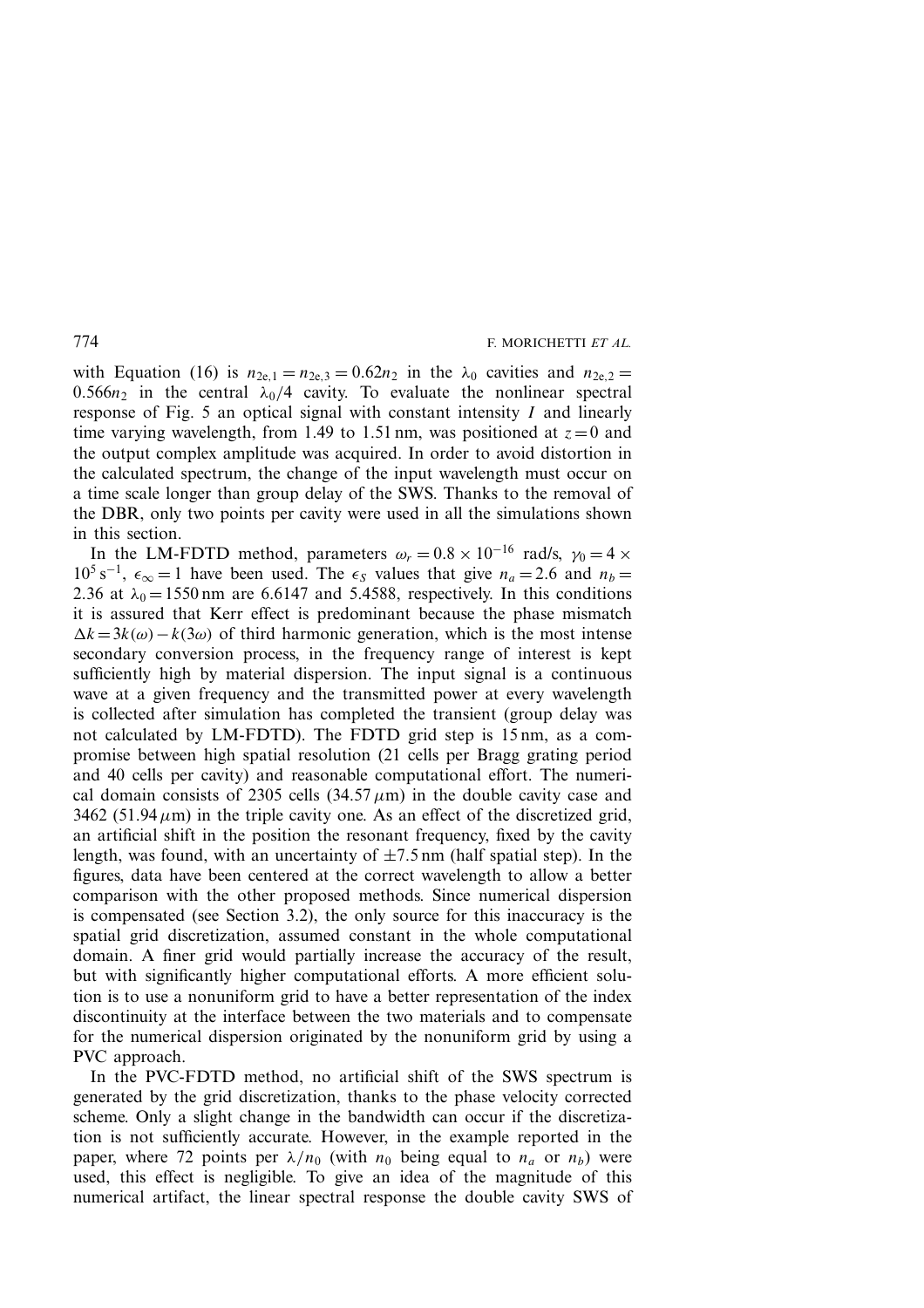Fig. 5 was calculated also with a grid discretization reduced down to 24 points per  $\lambda/n_0$  and a bandwidth variation of 0.05 nm was found.

In the NEME-FD method, 16 divisions per wavelength  $\lambda/n_0$  have been used. Values of the  $\beta$  parameter up to 8 are required to obtain convergence for a convergence parameter  $\varepsilon = 10^{-5}$ . The nonlinear solution is calculated with a frequency sweep, starting from regions where no bistability occurs and moving towards the critical regions. The nonlinear result calculated at each wavelength is used as starting point of the NEME-FD algorithm for the next wavelength. The upper and lower arms of the bistable region of Fig. 5 are obtained by sweeping upward and downward, respectively, the wavelength axis.

Figure 5 shows that all the proposed methods are in very good agreement in the left side of the spectrum even for high nonlinearity. On the right side, where sharp transitions of the spectrum versus frequency occur, time-domain approaches look less accurate. In the case of the LM-FDTD bistability is not observed, while in the NEC-TD method the width of the bistabile region is wider than that calculated by frequency-domain methods (NEME-FD and NI-FD). In case of  $n_2I = 9.6 \times 10^{-6}$  the width of the calculated bistability regions are 0.028 and 0.082 nm respectively. This effect is due to the presence of a very high peak in the group delay (see Fig. 5d) which imposes a very slow variation in the carrier frequency of the input signal to accurately reconstruct the spectral response. These sharp transitions have also the effect to slow down convergence of both the NI-FD and NEME-FD frequency-domain methods, which however show the best agreement in the entire spectral range and are not distinguishable in the scale of Fig. 5.

Even though frequency-domain methods are the best candidates to reconstruct the nonlinear spectral response of SWSs, in the nonlinear regime some effects could arise that strictly require a time-domain investigation to be observed. To this aim, Fig. 6 shows the transmission (a) and group delay (b) of a SWS made of  $N = 3$  coupled resonators. The good agreement of all the methods in the left-hand side of the spectrum is confirmed, but when the nonlinearity increases to  $n_2I = 5.4 \times 10^{-6}$  different behaviors appears in the right-hand side. The NI-FD provides solutions for all wavelengths, the iterative NEME-FD does not converge for some values of  $\lambda > 1.5505 \mu m$  and all time-domain methods reveal anomalous oscillations in the SWS spectrum. The origin of such spectral oscillations can be better understood by looking at the time-domain simulations shown in Fig. 7. In such conditions a continuous input signal In at  $\lambda = 1.5506 \mu$ m breaks into a stable periodic pulse train  $Out$ . Simulations were performed at two different input power level,  $n_2I = 5.4 \times 10^{-6}$  and  $n_2I = 9.6 \times 10^{-6}$ , and both transmission (a) and (c), and reflection, (b) and (d), time responses have been compared. In the case of LM-FDTD (dotted lines) a longer rise time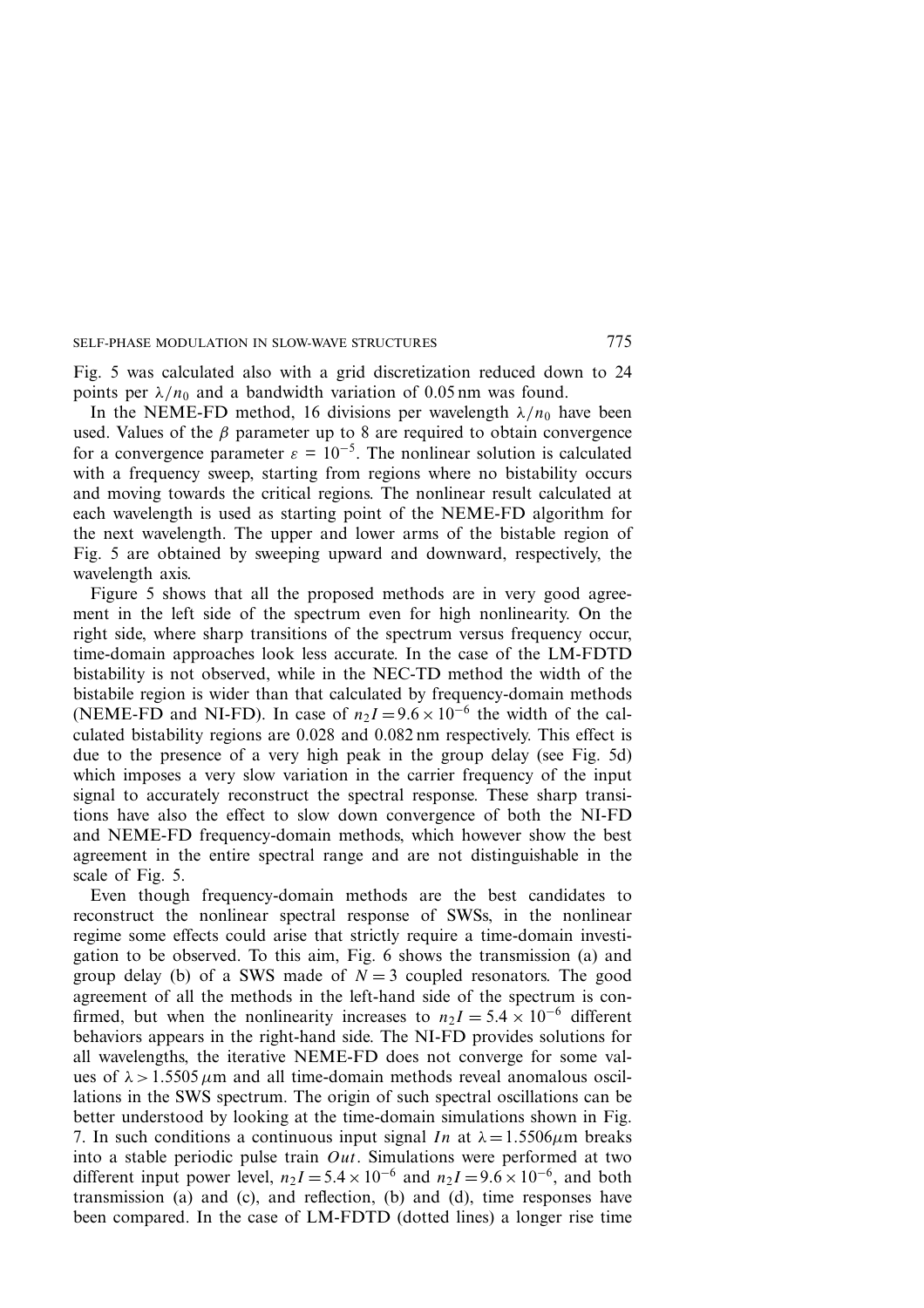

Fig. 6. Transmission (a) and group delay (b) of a triple cavity SWS for increasing values of the input power. Data shown in the figure are calculated by NI-FD (solid lines), NEC-TD (dashed lines), PVC-FDTD (diamonds) and LM-FDTD (circles, group delay not available). Data obtained by NEME-FD are not distinguishable from NI-FD in the scale of the figure.

for the input signal was used to investigate its impact on the output signal. After the initial transient, a good agreement among all the compared timedomain methods is reached, showing that the transient profile of the input signal does not affect neither the shape, nor the amplitude and repetition rate of the pulse train. Once the steady state is reached, the periodic pattern only depends on the frequency detuning of the input signal with respect to the SWS resonant frequency  $\lambda_0$  and on the nonlinearity  $n_2I$ . Therefore, this phenomenon can be considered a *self-pulsing* effect in the SWS. Self pulsing in optical resonators has been investigated extensively in literature (Lugiato 1980). In this conditions the group delay loses its physical meaning of transit time of an input signal across the device and this justifies the deep oscil-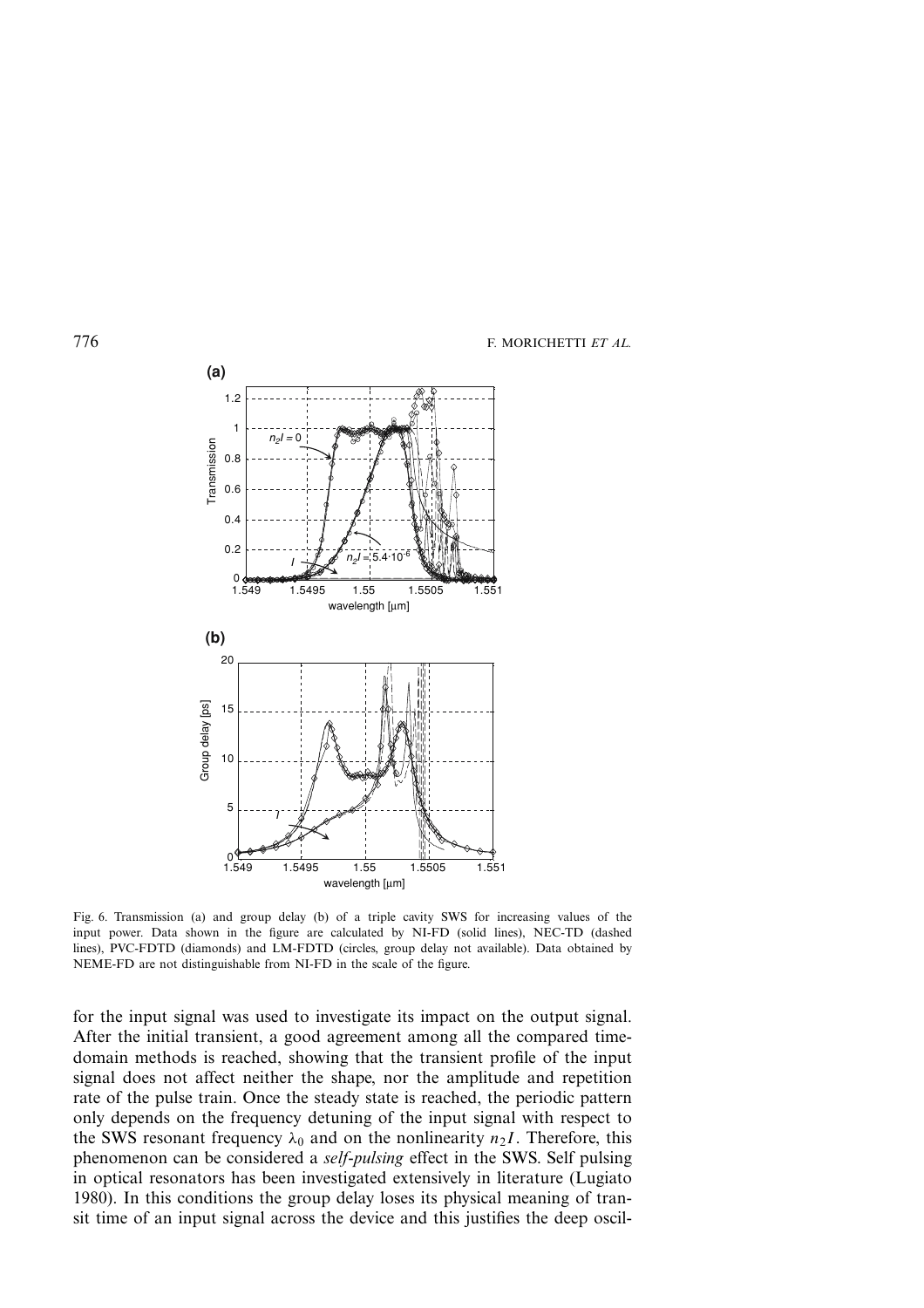lations in the spectrum reported in Fig. 6. In the example reported in the figure, pulse repetition rate is about 30 ps for  $n_2I = 5.4 \times 10^{-6}$  and 40 ps for  $n_2I = 9.6 \times 10^{-6}$ .

#### **6. Discussion and conclusion**

A comparison of the computational efficiency of the presented methods is provided in this concluding section. However, it is worthwhile to stress that the following discussion is intended to give only an order of magnitude for the performance of the proposed approaches. Several different factors, related to the architecture of hardware platforms, to the specific software implementation (compilers, libraries) and also to the requested precision in the results have all a direct influence and can significantly affect computational time. Therefore, the figures of merit defined in this section are used as rough indicators to point out some general features, advantages and limitations, of the proposed methods.

The nonlinear spectral responses shown in Figs. 5 and 6 were obtained either by using frequency-domain and time-domain methods. We define  $F_f$ as the number of calculated spectral points, in pm unit, normalized to CPU time (s) and CPU frequency (GHz). As shown in Table 1 frequency-domain methods are typically more efficient than time domain methods (nearly two order of magnitude in the examples reported in the paper). The main limitation of the NEC-TD is the need for a very slow change of the input wavelength to reduce artificial distortion in the calculated spectrum, especially at the frequencies where sharp transitions occurs and the group delay is maximum. It should be also noticed that the LM-FDTD is less computational efficient than nondispersive models, but it allows to take into account the physics of real materials and can also include nonlinearity to every order.

With respect to time-domain simulations shown in Fig. 7, we define a figure of merit  $F_t$  as the number of calculated temporal points, in ps unit normalized to CPU time (s) and CPU frequency (GHz). Moreover some considerations on the number of spatial points  $N_z$  used to sample the structure are added. In PVC-FDTD a nonuniform mesh with 72 points per  $\lambda/n_0$  is used, which lead to  $N_z = 6040$  spatial samples along the SWS. In LM-FDTD the 15 nm grid step gives  $N_z = 3460$ , while in the NEC-FDTD only 10 spatial points are required for the triple cavity SWS. As shown in Table 1, PVC-FDTD has twice the points of LM-FDTD, but a three times higher  $F_t$  factor is found, thus demonstrating a higher speed of the computational method. The higher  $F_t$  factor of the NEC-TD is entirely due to the extremely coarse sampling allowed by the equivalent circuit of the DBR. However, for the NEC-TD the increase in the factor  $F_t$  is much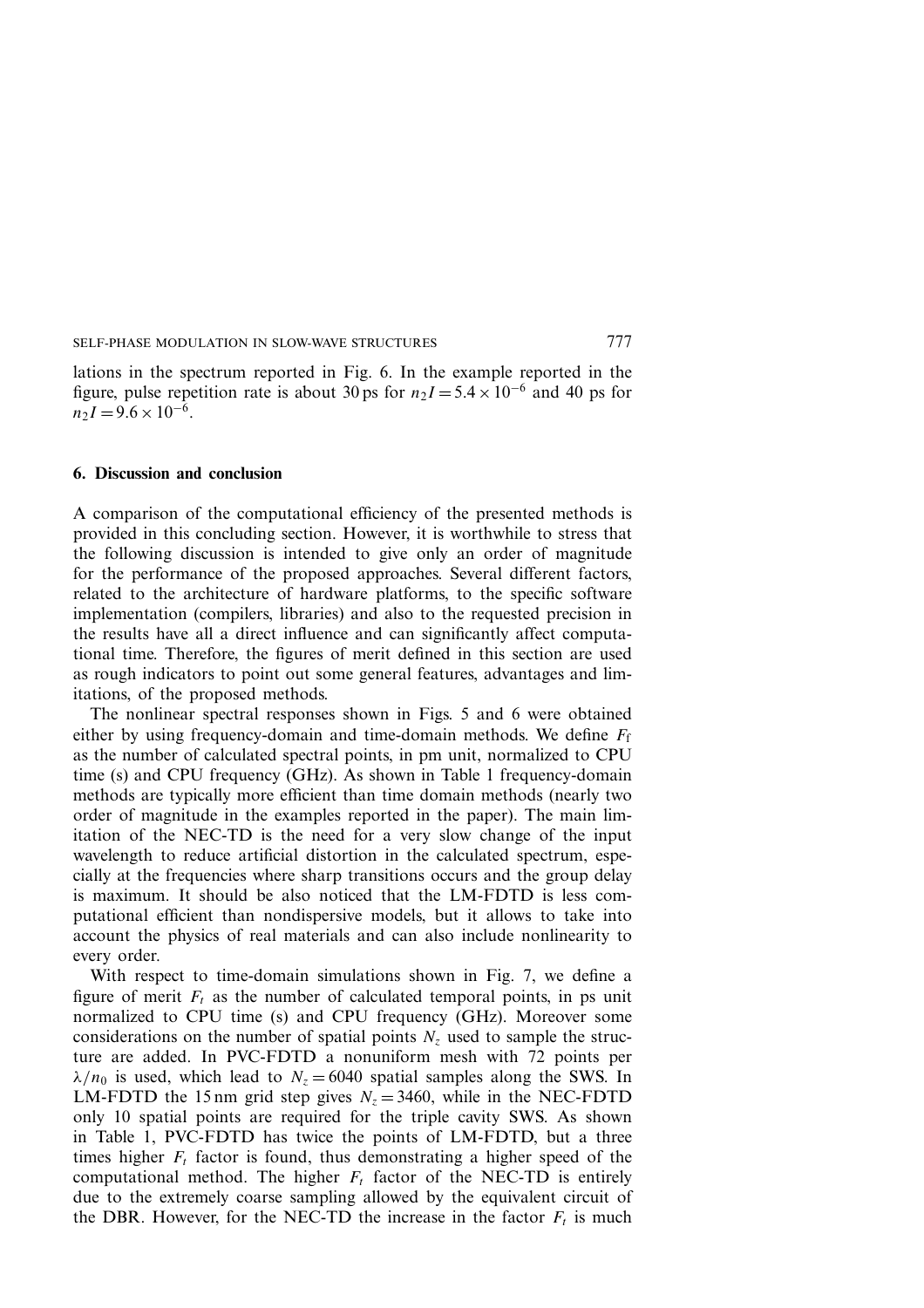

Fig. 7. Time-domain observation of self-pulsing effects in a triple cavity SWS at  $\lambda = 1.5506 \,\mu \text{m}$  calculated by PVC-FDTD (*solid lines*), LM-FDTD (*dotted lines*) and NEC-TD (*dashed lines*). Transmission (a) and reflection (b) for  $n_2I = 5.4 \times 10^{-6}$  and transmission (c) and reflection (d) for  $n_2I = 9.6 \times 10^{-6}$  are shown.

lower than expected from the spatial sampling reduction. The main reason is that the computational speed of the nonlinear TD solver described in Section 3.3.2 is not optimized for the analysis of SPM effects in SWSs and conventional algorithms for partial derivatives differential equations are employed to include also the effect of gain (or loss) and frequency mixing phenomena. On the basis of these results, by combining the potentialities of the proposed methods in terms of minimum spatial sampling (given by NEC) and maximum computational speed per spatial point (given by PVC-FDTD), a rough estimate gives only 6s CPU time to obtain each curve of Fig. 7 (160 ps) with a 3 GHz CPU frequency.

In conclusion, a detailed investigation of SWSs in Kerr nonlinear regime has been reported. A good agreement was found in the evaluation of the SWS nonlinear spectral response by using the numerical methods described in the paper, even when bistability and self-pulsing phenomena occur. Time-domain methods are less accurate to reconstruct the spectrum where sharp transitions versus frequency occur, as it happens in the case of bistable states. In fact at the boundary of the bistable regions strong peaks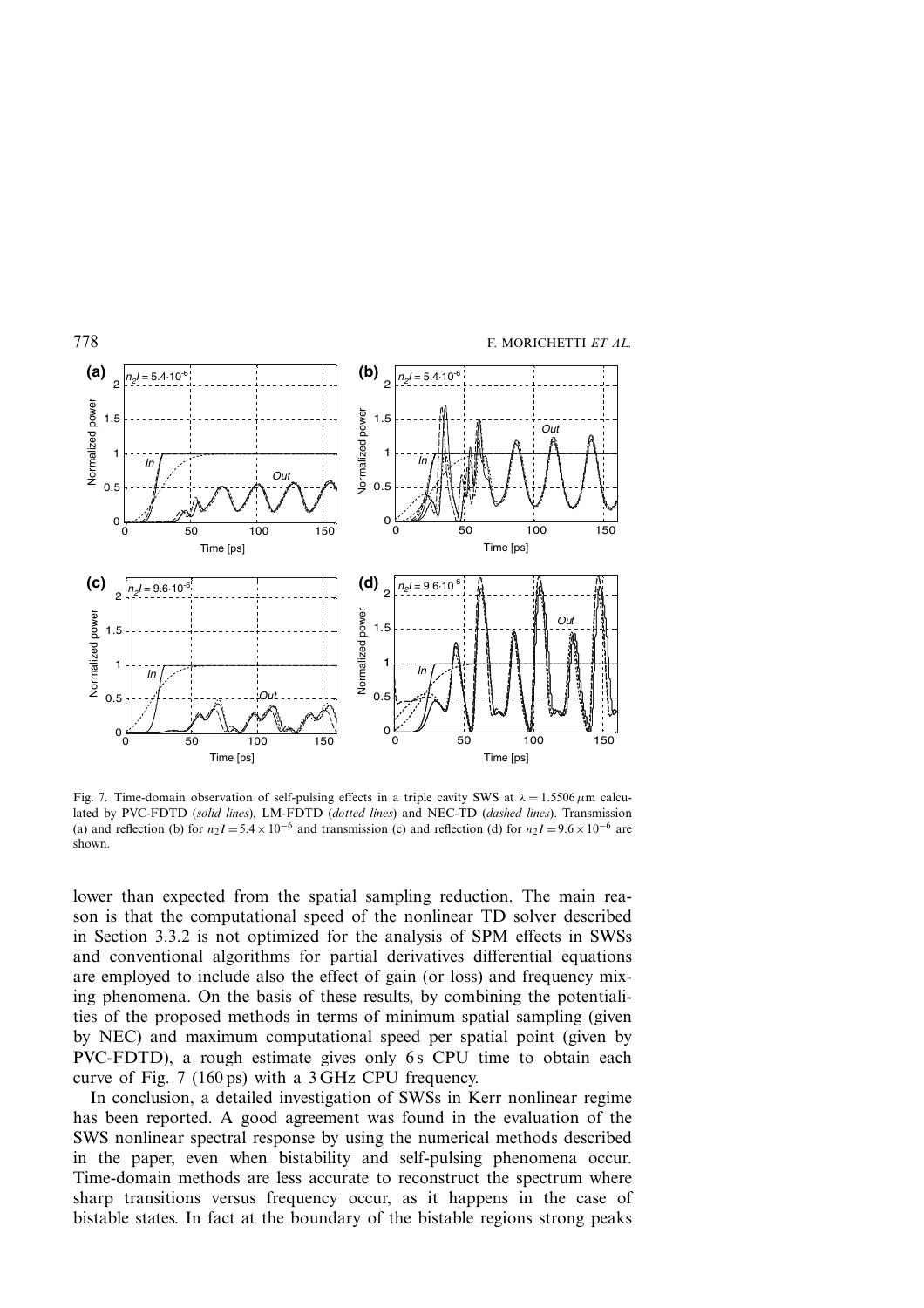#### SELF-PHASE MODULATION IN SLOW-WAVE STRUCTURES 779

| Method          | $F_f\left[\frac{pm}{sGHz}\right]$ | $F_t\left[\frac{ps}{sGHz}\right]$ | $N_z$ |
|-----------------|-----------------------------------|-----------------------------------|-------|
| $NI-FD$         | 11.5                              |                                   |       |
| NEME-FD         | 2.5                               |                                   |       |
| <b>PVC-FDTD</b> |                                   | 0.014                             | 6040  |
| LM-FDTD         | 0.05                              | 0.004                             | 3460  |
| NEC-TD          | 0.025                             | 0.05                              | 10    |

Table 1. Computational efficiency of the proposed methods

occur in the group delay, which impose to largely increase simulation time to reach the same accuracy as given by frequency-domain methods. However, frequency-domain methods cannot easily reveal the regions in which stable solutions do not exist. For a sufficiently high number of cavities ( $N =$ 3 in the example reported in the paper) and high nonlinearity, self-pulsing phenomena are predicted by time-domain methods only. From this comparison, lasted three years in the frame of COST P11, it appears that a single numerical method is not sufficient to fully and effectively characterize a SWS in the nonlinear regime, but a comparative analysis including both time-domain and frequency-domain methods is necessary for an accurate investigation. It has been also demonstrated that effective models based on equivalent circuits of optical structures can be exploited to greatly reduce the computational efforts of conventional numerical methods. The extension of the proposed analysis to the case of structure including material with gain or loss and chromatic dispersion is in progress and is let to a future contribution.

#### **Acknowledgments**

This work was carried out within Working Group 2 of European Action COST P11. The work of J.P. was supported by the Ministry of Education, Youth and Sport of the Czech Republic (OC P11.002).

#### **References**

Absil, P.P., J.V. Hryniewicz, B.E. Little, P.S. Cho, R.A. Wilson, L.G. Joneckis and P.T. Ho. *Opt. Lett.* **25** 554, 2000.

Agrawal, G.P. *Nonlinear Fiber Optics*. Academic Press, New York, 1999.

Blair, S. *Opt. Exp.* **13** 3868, 2005.

Boyd, R.W. *Nonlinear Optics*. Academic Press, New York, 1992.

CAMFR, http://camfr.sourceforge.net

Chen, Y., G. Pasrija, B. Farhang-Boroujeny and S. Blair. *Opt. Lett.* **28** 1945, 2003.

Christ, A., J. Fröhlich and N. Kuster. *IEICE Trans. Commun.* **E85-B** 2904, 2002.